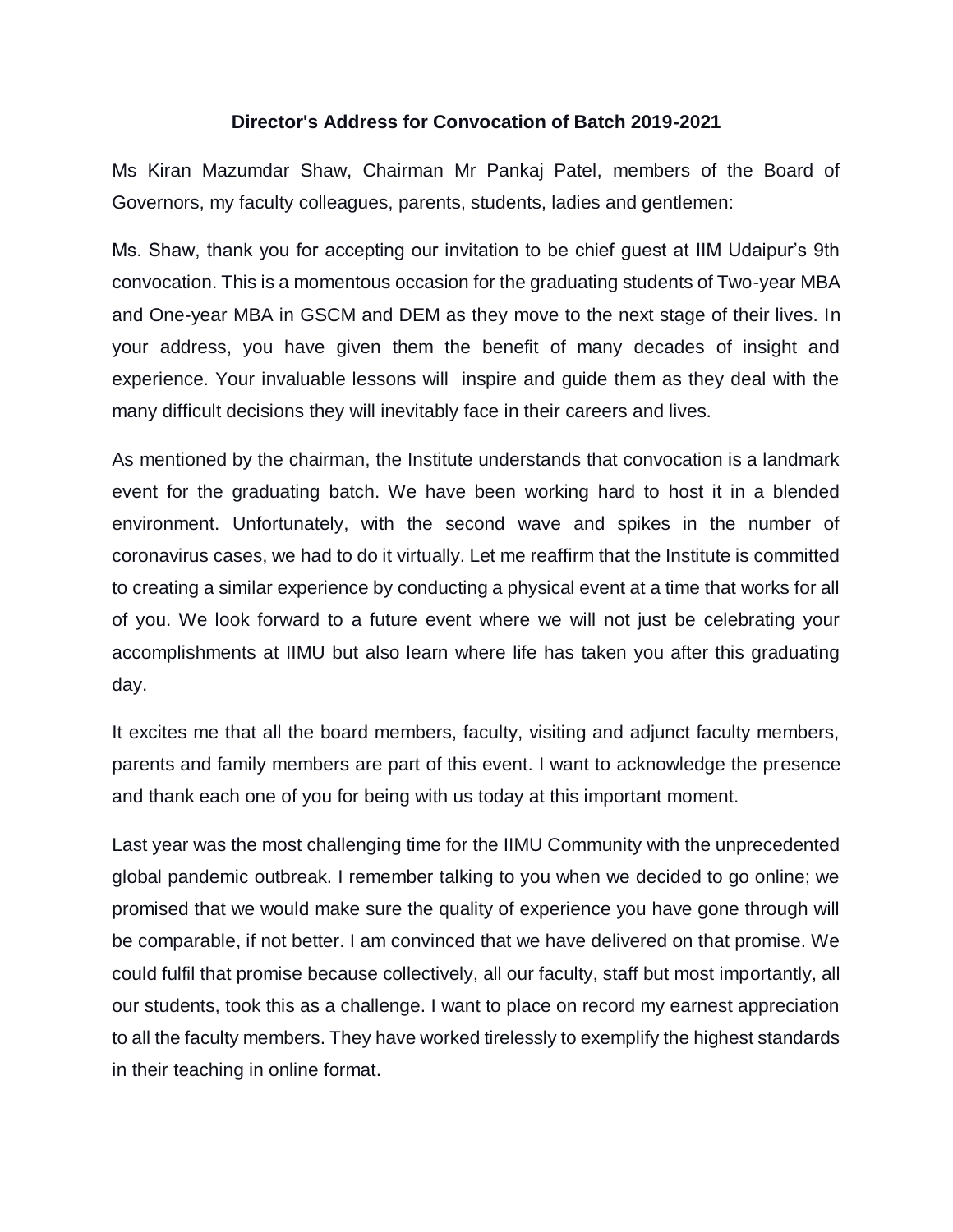Finally all this would not not have been possible without the support of you, my dear students. You were supportive of your teachers and batchmates and showed resilience under great stress. We asked you to adjust and adapt in so many ways and you responded with maturity and absolute commitment. I was deeply impressed that despite all of the challenges you decided to hold the Leadership Summit and Audacity. Keep bringing the same level of initiative, perseverance and steadfastness to your careers and lives and you will surely achieve all the success you have been aspiring for. This graduating batch will remain a special batch for us as they helped us manage these difficult times without compromising the transformational experience quality.

I don't know if I have anything to share with the graduating batch which I haven't already or which is new. I have been agonizing over this issue for the last several days. So let me go back to my communication with you before you had joined IIMU. I had sent you a letter where I had mentioned, "As you celebrate and get ready to start your journey at IIMU, it is an opportune time for reflection. It is important to understand what being a part of IIMU means? What does IIMU expect from you? What do you expect from the Institute? what you expect from yourself. Try to find what you are passionate about. What are you good at? What can help you make money and at the same time allow you to contribute to society?

I most sincerely hope that your time at IIMU has helped you to discover answers to these questions. I also hope the transformative experience at IIMU has given a sense of purpose and direction to your life. But as you will discover, these questions/reflections would remain valid as you progress in your career.

As we all celebrate your successes today, we want to say that you are capable enough to take on the world. We would like you to dream big. I hope that the expectations we have for you will not intimidate you and make you reluctant to take risks. These expectations are a sign of our confidence in you.

As you graduate today, one thing you should never forget is that a career is only one part of a fulfilling life. Please bear in mind the responsibilities towards your parents; they